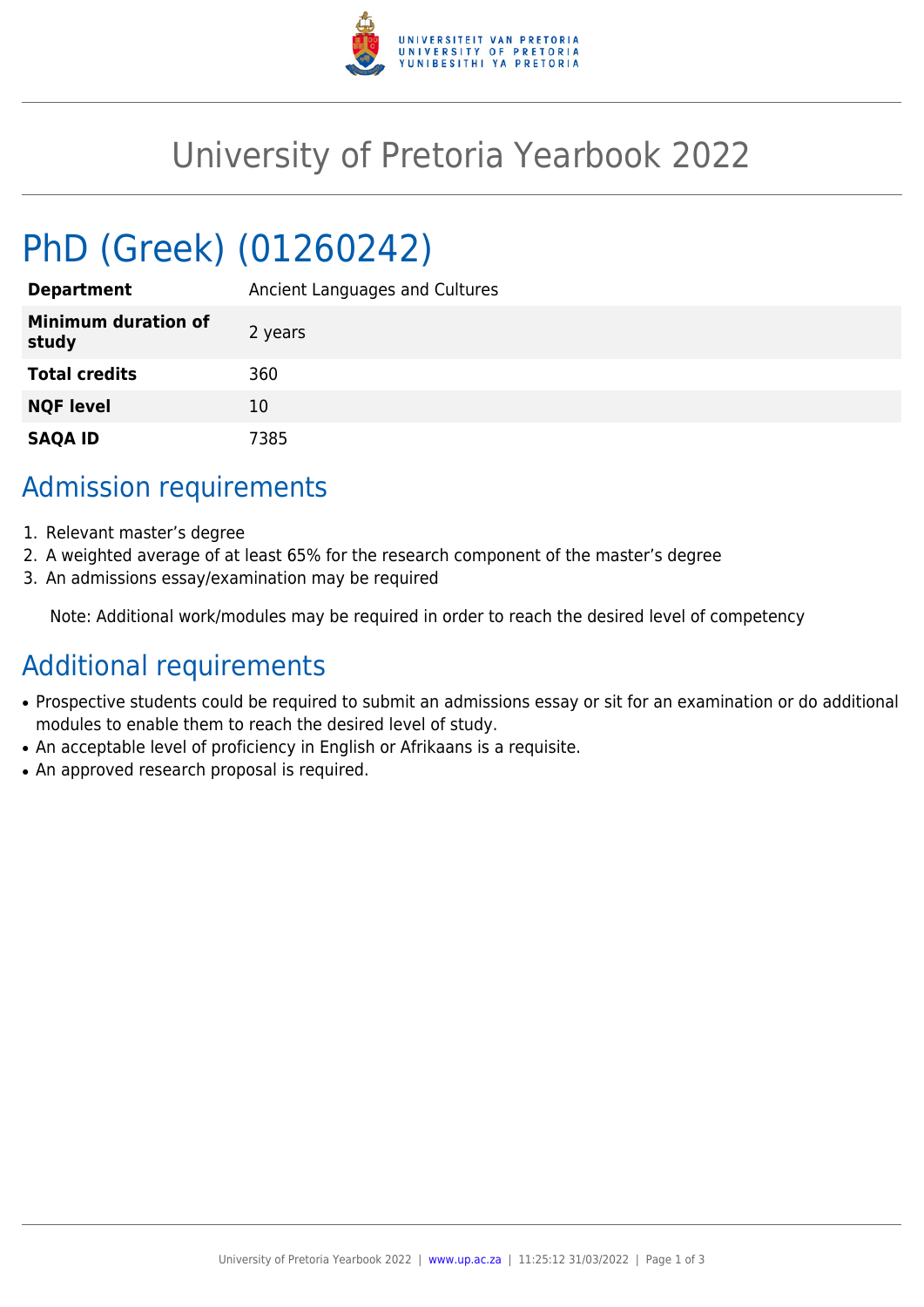

# Curriculum: Year 1

**Minimum credits: 360**

### **Core modules**

#### **Thesis: Greek 991 (GRK 991)**

| <b>Module credits</b>         | 360.00                                    |
|-------------------------------|-------------------------------------------|
| <b>NQF Level</b>              | 10                                        |
| <b>Prerequisites</b>          | No prerequisites.                         |
| <b>Language of tuition</b>    | Module is presented in English            |
| <b>Department</b>             | Ancient and Modern Languages and Cultures |
| <b>Period of presentation</b> | Year                                      |